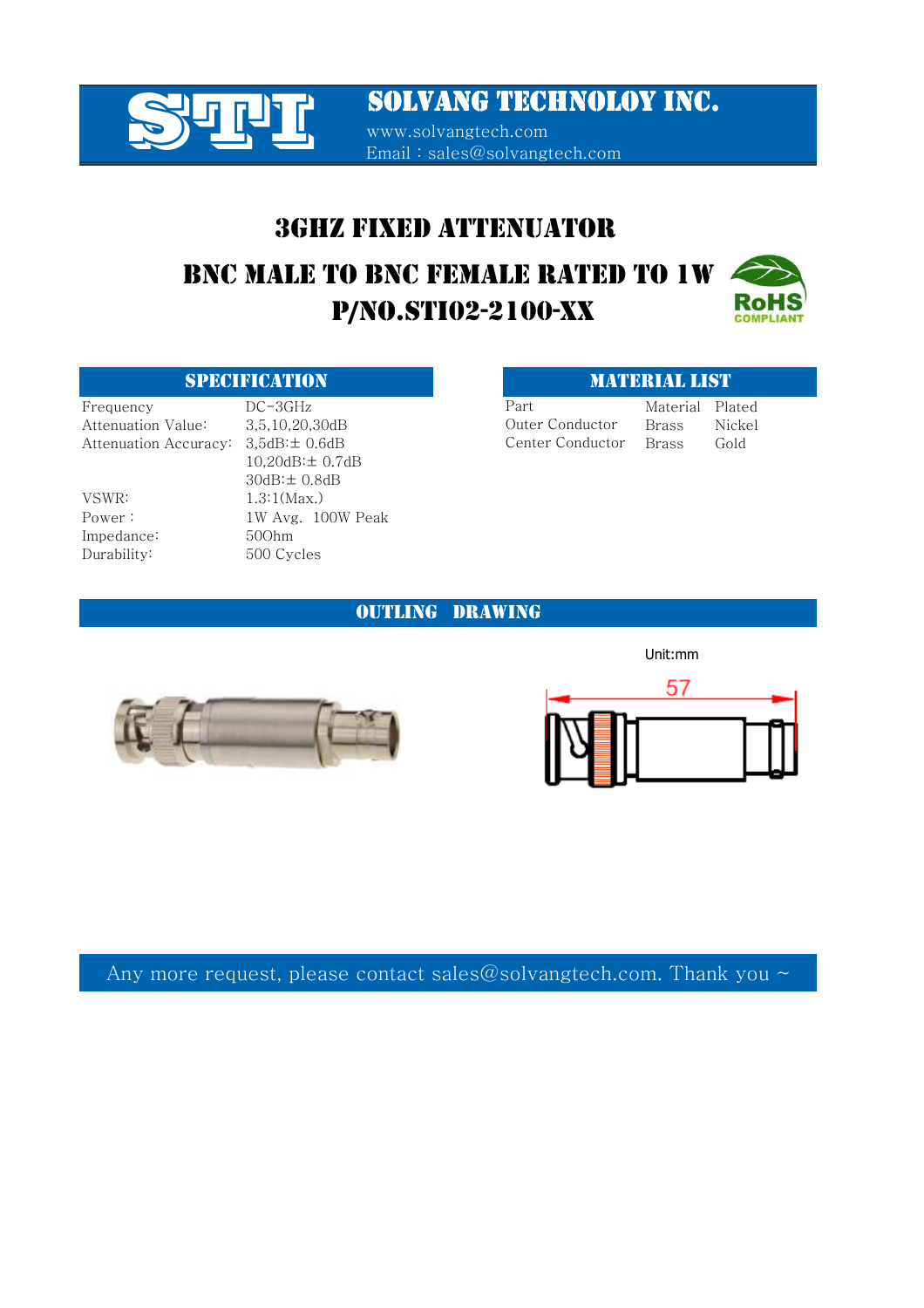www.solvangtech.com Email : sales@solvangtech.com

# 1GHZ FIXED ATTENUATOR P/NO.STI02-1400-XX N MALE TO N FEMALE RATED TO 100W



VSWR: 1.2:1(Max.) Impedance: 50Ohm

Frequency DC-3GHz Part Material Plated Attenuation Value: 10,20,30,40,50,60dB Brass Nickel Attenuation Accuracy:  $10dB:± 0.7dB$  Center Conductor Brass Gold 20dB:± 0.8dB Housing Aluminum Black 30dB:± 1.0dB 40,50,60dB:± 1.5dB Power : 100W Avg. 10KW Peak Durability: 500 Cycles

## SPECIFICATION MATERIAL LIST

Unit:mm

Outer Conductor Center Conductor Part

### OUTLING DRAWING







## TESTING DATA ( 100% S-PARAMETER TESTED)



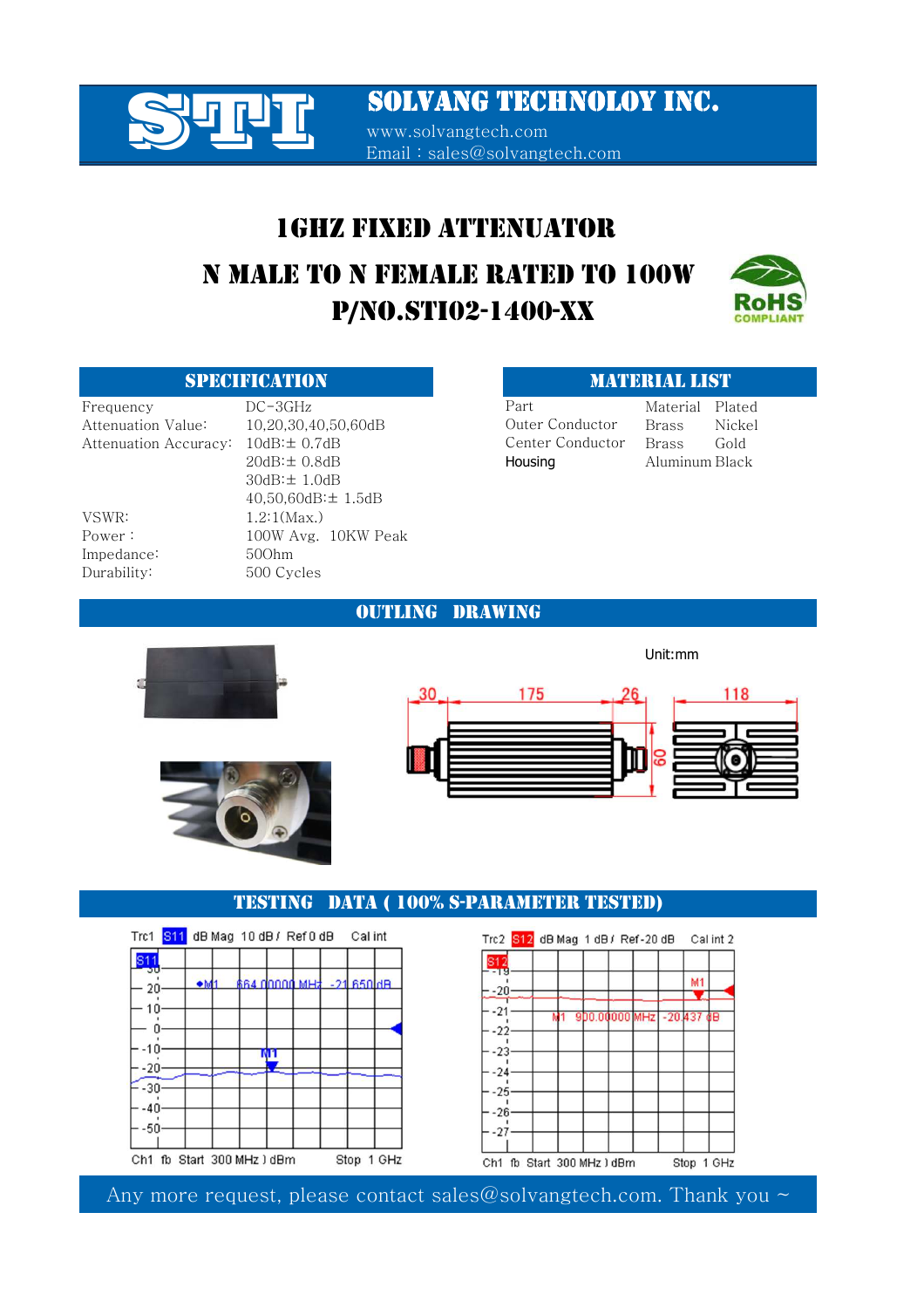

## 2GHZ FIXED ATTENUATOR

# P/NO.STI02-1200-XX N MALE TO N FEMALE RATED TO 20W



Frequency DC-2GHz Part Material Plated Attenuation Value: 3,610,20,30dB Brass Outer Conductor Brass Nickel Attenuation Accuracy: 3,6,10dB:± 0.5dB Brass Gold

VSWR: 1.2:1(Max.) Power : 20W Avg. Impedance: 50Ohm Durability: 500 Cycles

20dB:± 0.6dB Housing Aluminum Black 30dB:± 0.7dB

### SPECIFICATION MATERIAL LIST

Part Outer Conductor Center Conductor

## OUTLING DRAWING



103 67

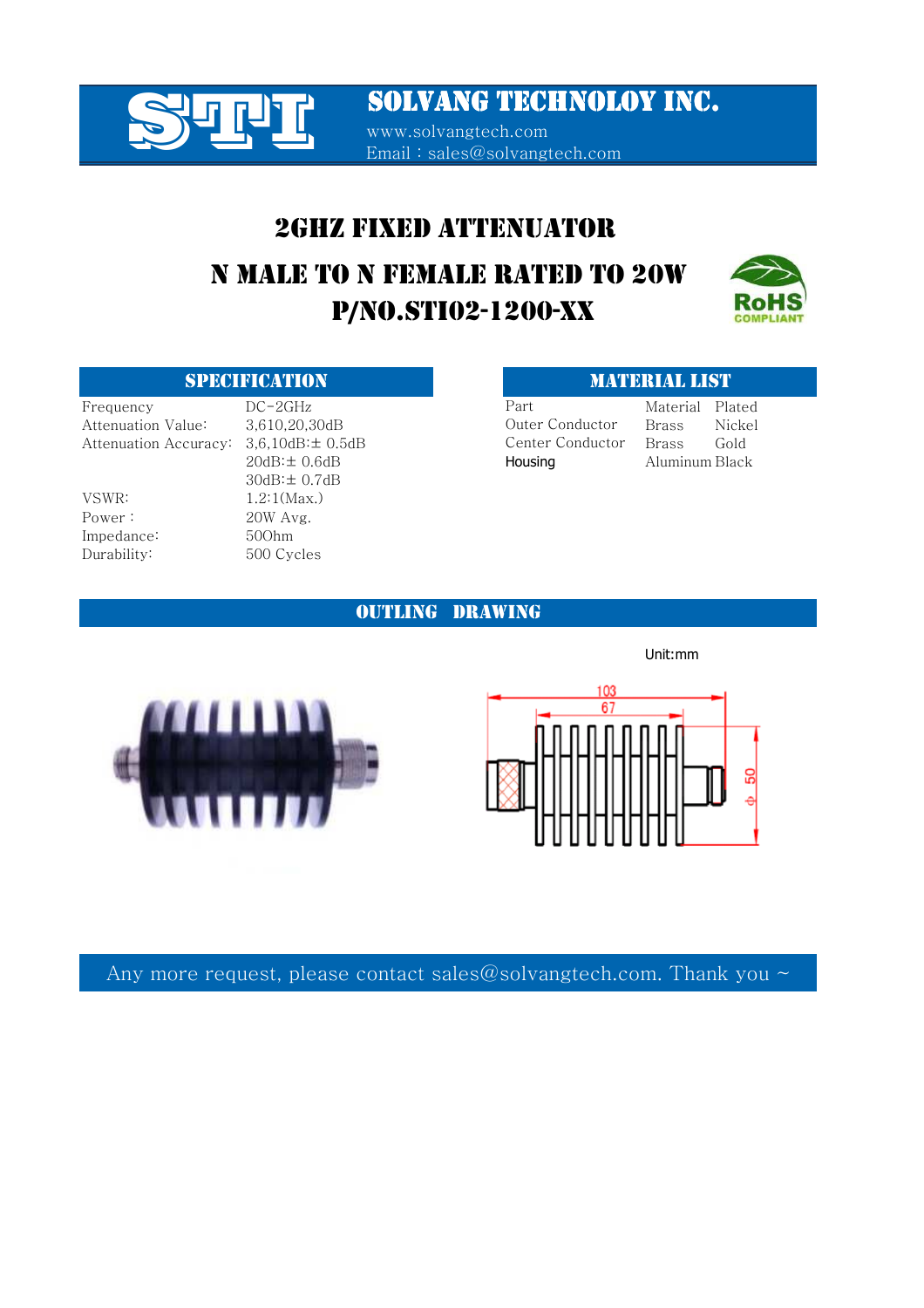

www.solvangtech.com Email : sales@solvangtech.com

## 2GHZ FIXED ATTENUATOR

# P/NO.STI02-1406-XX N MALE TO N FEMALE RATED TO 100W



Frequency DC-2GHz Part Material Plated

Impedance: 50Ohm

Attenuation Value: 3.610.20.30dB Brass Nickel Attenuation Accuracy: 3,6dB: $\pm$  0.5dB 601 Center Conductor Brass Gold 10dB: $\pm$  0.6dB **Housing** Aluminum Black 20dB:± 0.8dB 30dB:± 1.0dB VSWR: 1.25:1(Max.) Power : 100W Avg. 10KW Peak Durability: 500 Cycles

### SPECIFICATION **MATERIAL LIST**

Outer Conductor Center Conductor Part





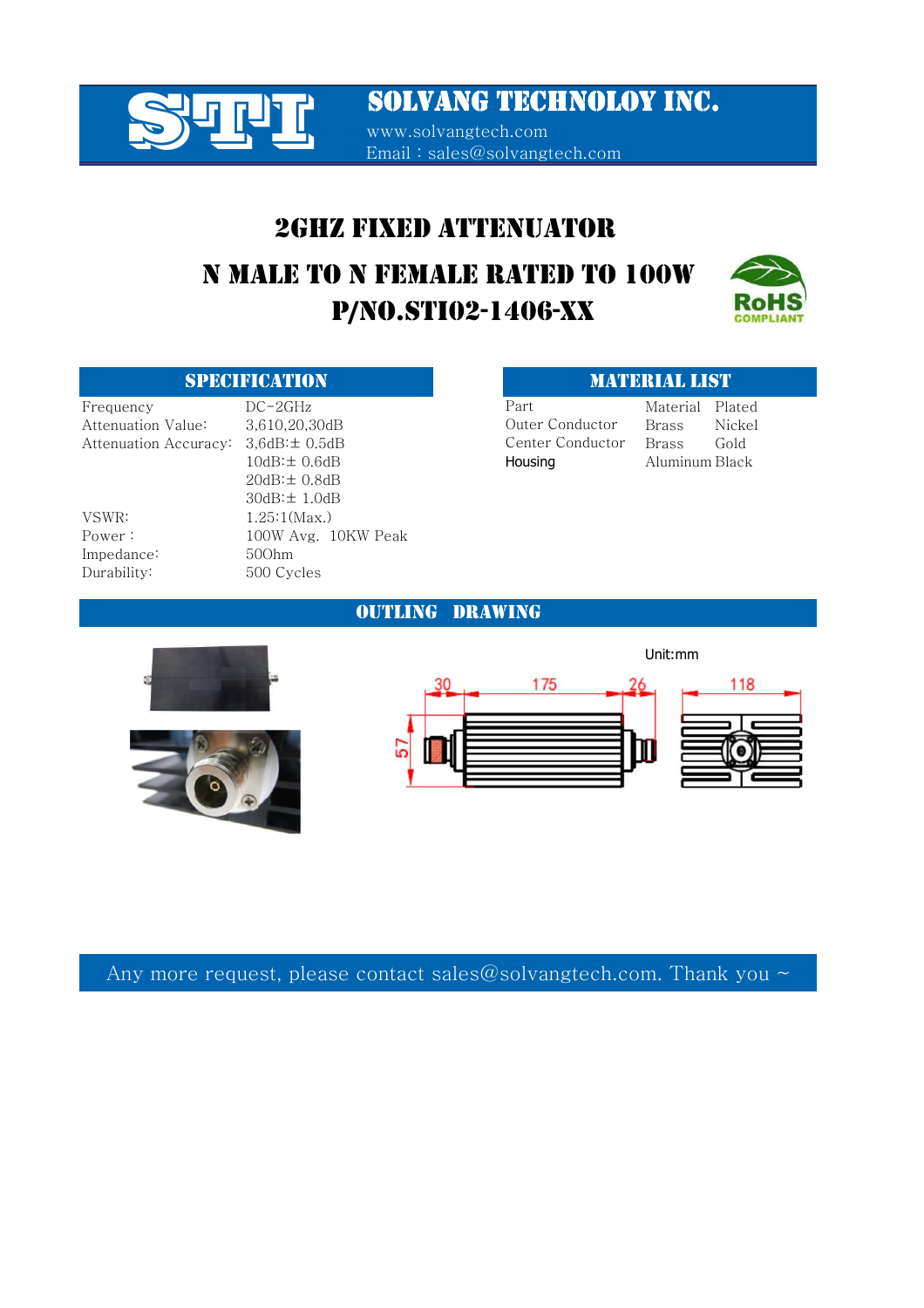

www.solvangtech.com Email : sales@solvangtech.com

## 2.5GHZ FIXED ATTENUATOR

# P/NO.STI02-1300-XX N MALE TO N FEMALE RATED TO 50W



## SPECIFICATION **MATERIAL LIST**

Impedance: 50Ohm Durability: 500 Cycles

Frequency DC-2.5GHz Part Material Plated Attenuation Value: 3.610.20.30dB Brass Nickel Attenuation Accuracy: 3,6,10dB: ± 0.5dB Genter Conductor Brass Gold 20dB: $\pm$  0.7dB **Housing** Aluminum Black 30dB:± 0.8dB VSWR: 1.2:1(Max.) Power : 50W Avg. 5KW Peak

Outer Conductor Center Conductor Part

OUTLING DRAWING





Unit:mm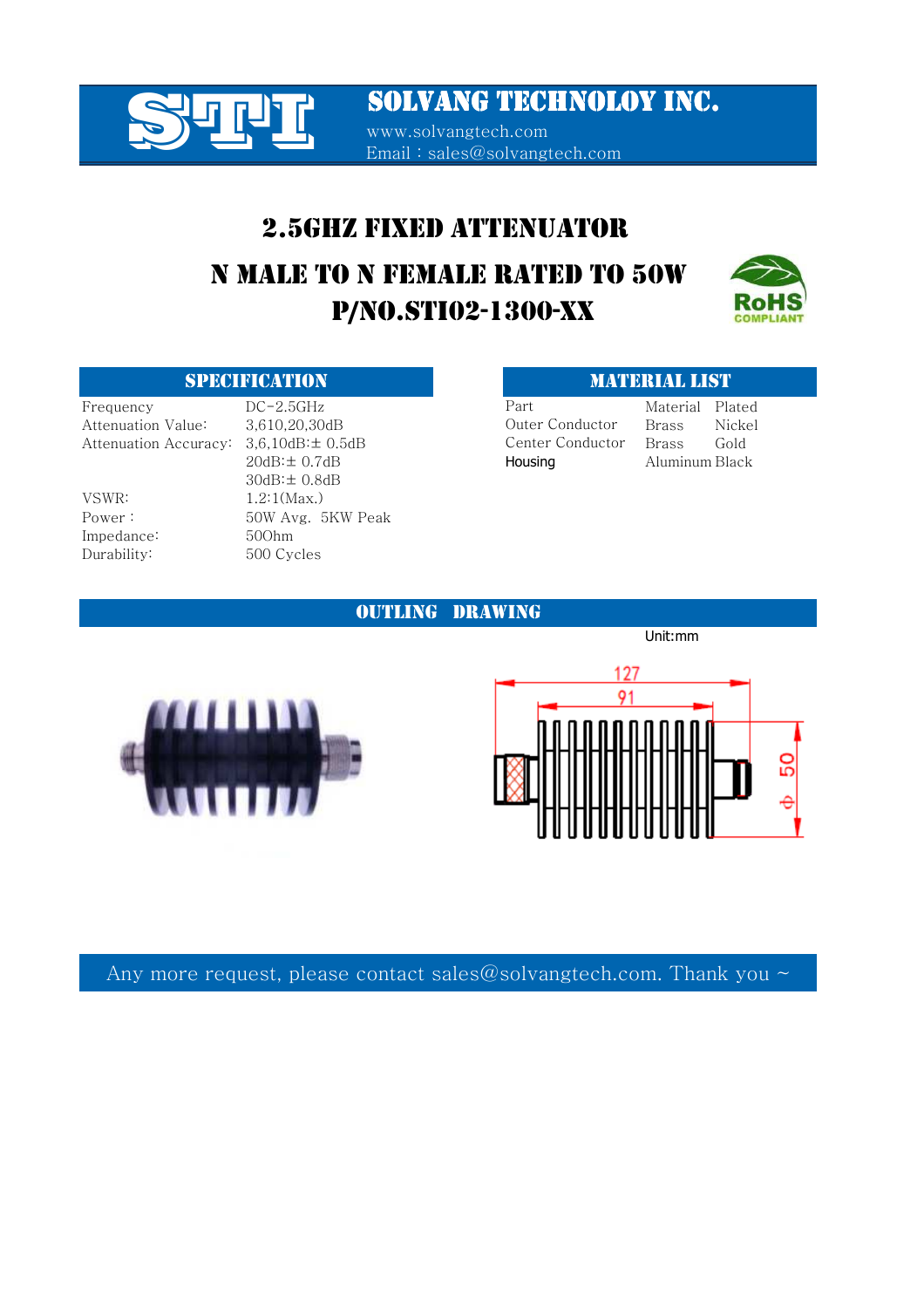

Email : sales@solvangtech.com

## 2.5GHZ FIXED ATTENUATOR

# P/NO.STI02-1408-XX N MALE TO N FEMALE RATED TO 100W



Frequency DC-2.5GHz Part Material Plated Attenuation Value: 3,5,6,10,20,30dB Brass Nickel Attenuation Accuracy:  $3.5.6dB \pm 0.6dB$  Center Conductor Brass Gold VSWR: 1.3:1(Max.)

10dB: ± 0.7dB **Housing** Aluminum Black 20dB:± 0.8dB 30dB:± 1.0dB Power : 100W Avg. 5KW Peak Impedance: 50Ohm Durability: 500 Cycles

### SPECIFICATION MATERIAL LIST

Part Outer Conductor Center Conductor

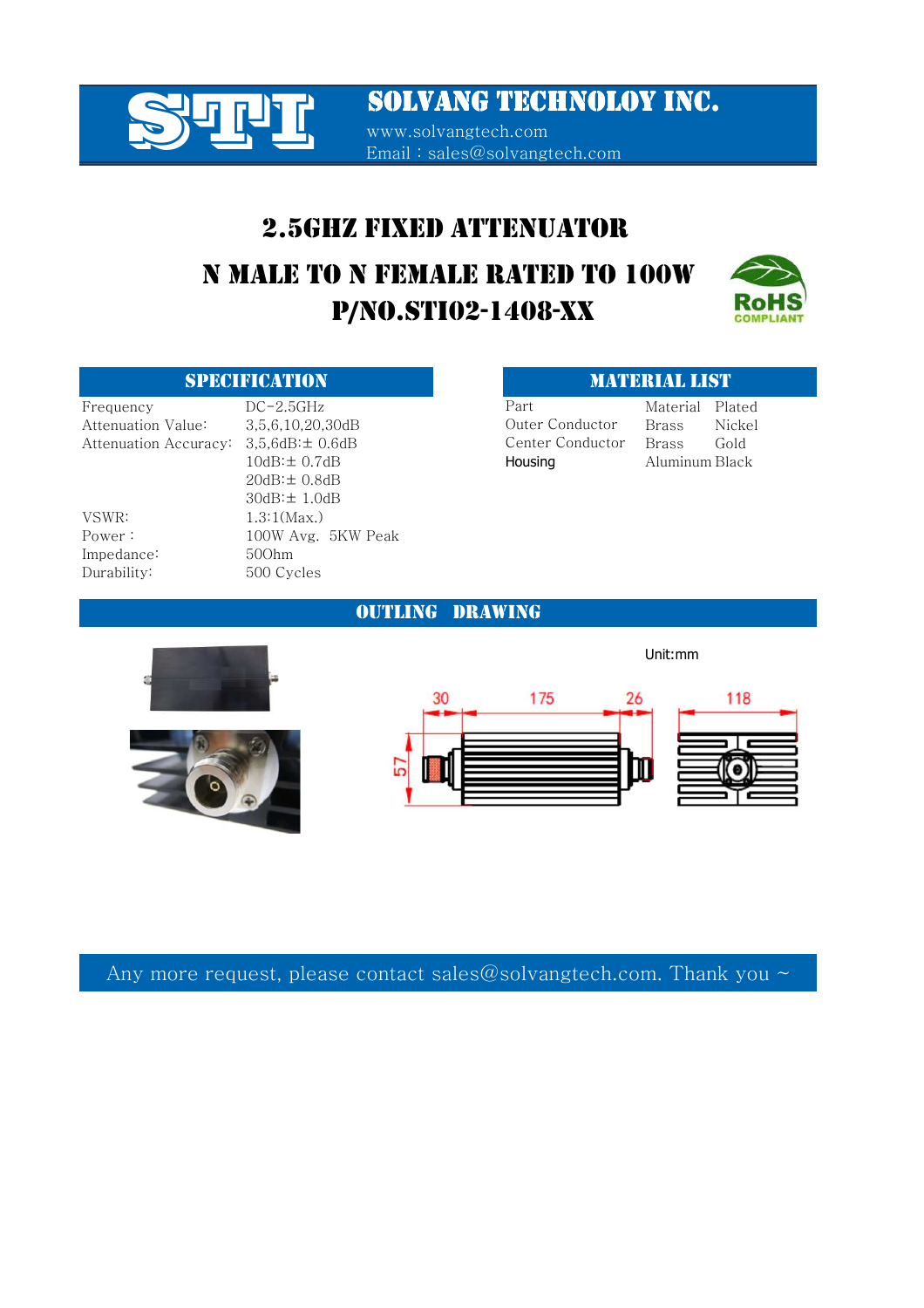

www.solvangtech.com Email : sales@solvangtech.com

## 2.5GHZ FIXED ATTENUATOR

# P/NO.STI02-1500-XX N MALE TO N FEMALE RATED TO 150W



## SPECIFICATION **MATERIAL LIST**

VSWR: 1.3:1(Max.) Impedance: 50Ohm Durability: 500 Cycles

Frequency DC-2.5GHz Part Material Plated Attenuation Value: 10.20.30dB Brass Nickel Attenuation Accuracy:  $10dB:± 0.7dB$  Center Conductor Brass Gold 20dB:± 0.8dB Housing Aluminum Black 30dB:± 1.0dB Power: 150W Avg. 10KW Peak

Part Outer Conductor Center Conductor